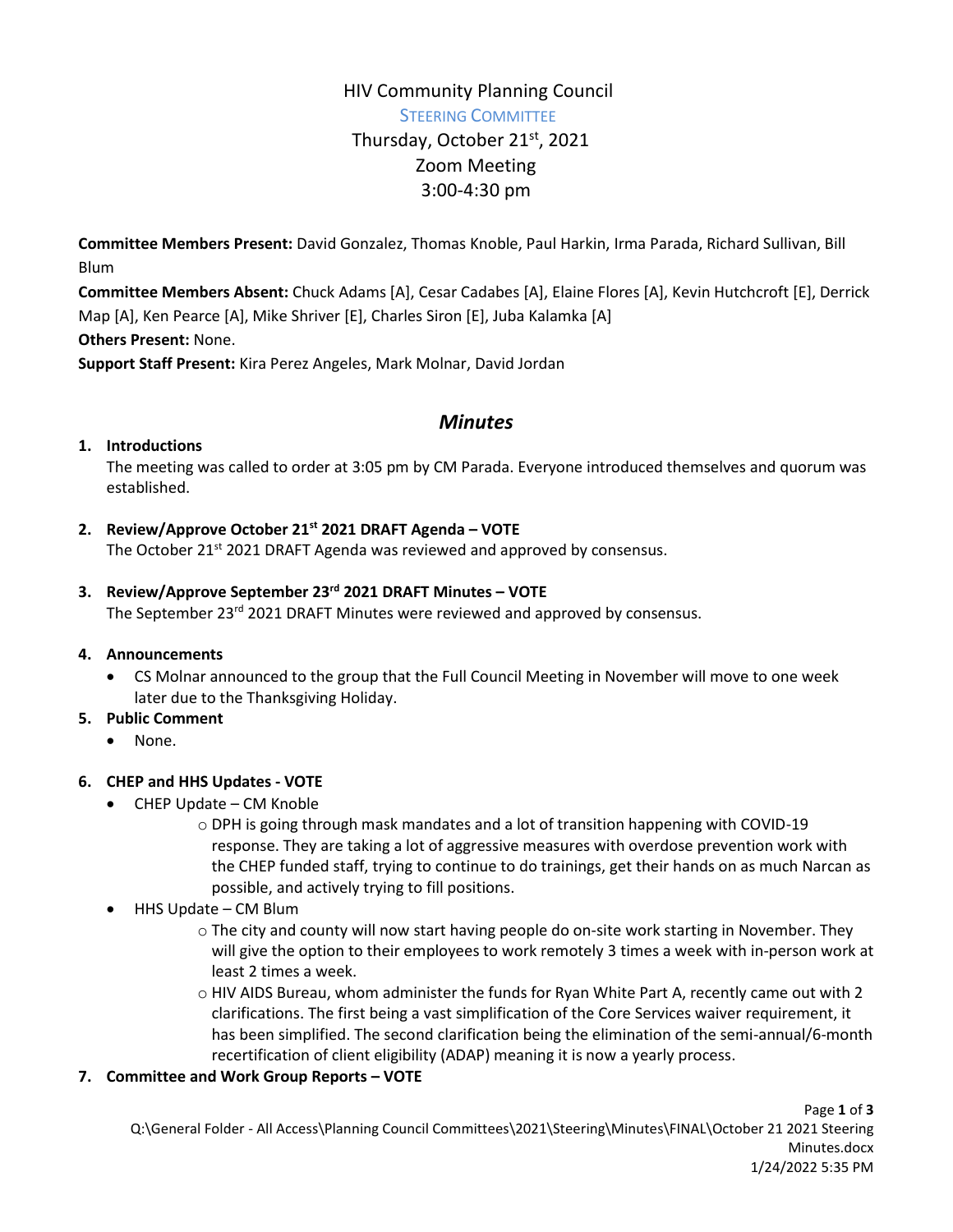- Community Engagement Committee Update CM Sullivan
	- o CM Sullivan updated the group about Stephan Spano's report regarding the progress in RCFCI's and the housing subsidies people are now receiving. CM Aynsley will report back in a couple of months with more information. No additional work group with be created and the issue of HIV affecting older age groups will stick with the Community Engagement meeting as an agenda item. In terms of COLA and Needs Assessment, there has been difficulty with outreach so January was discussed as an extension time for the possibility of more outreach.
- Council Affairs Committee Update CM Gonzalez
	- $\circ$  The group in this meeting reviewed 3 upcoming presentations that the whole council will view at this month's Full Council meeting. Marin and San Mateo will be giving their report along with CM Blum's ETE update.
- Membership Committee Update CS Molnar
	- o CM Knoble's attendance letter was taken care off and Orin Allen was not renewed since there was no application of renewal to review. Ney Nascimento's exit interview was reviewed and provided a connection to replace his seat. CS Clark reviewed the demographic report.
- Work Groups Update (PLWH) *did not meet*
- Return to In-Person Meetings Update
	- o Put in-person meeting discussion on hold for now, will revisit this item in November to determine whether the group will want to meet in person at any capacity in January.
	- o CM Knoble suggests returning to this agenda item in January since there are no meetings in December. The group agrees and this agenda item will be revisited in January's meeting.

#### **8. Meeting Evaluation**

CS Molnar reviewed the meeting reviews which received 9.8 rating.

## **9. Full Council Agenda**

• CS Molnar reviewed the Full Council agenda for October 25<sup>th</sup> including co-chair elections and county reports.

#### **10. Next Meeting Dates & Agenda Items**

*The date of the next Steering Committee meeting is scheduled forNovember 18th 2021 from 3:00-4:30 pm via Zoom.*

#### **11. Adjournment**

• The meeting was adjourned at 3:41 pm by CS Molnar.

## **Steering Committee**

#### **HIV Community Planning Council**

Roll Call: **P**=Present; **A**=Absent; **E**=Excused; **L**=Leave of Absence Votes: Votes: **Y=**Yes; **N**=No; **B**=Abstain; **R**=Recused (deduct from quorum)

| Date: October 21, 2021           | [roll] | $\left[ 1 \right]$ | [2] | [3] | [4] | [5] | [6] | [8] |
|----------------------------------|--------|--------------------|-----|-----|-----|-----|-----|-----|
| Chuck Adams (CA)                 | A      |                    |     |     |     |     |     |     |
| 2. Cesar Cadabes (Membership)    | A      |                    |     |     |     |     |     |     |
| Elaine Flores (Membership)<br>3. | Α      |                    |     |     |     |     |     |     |